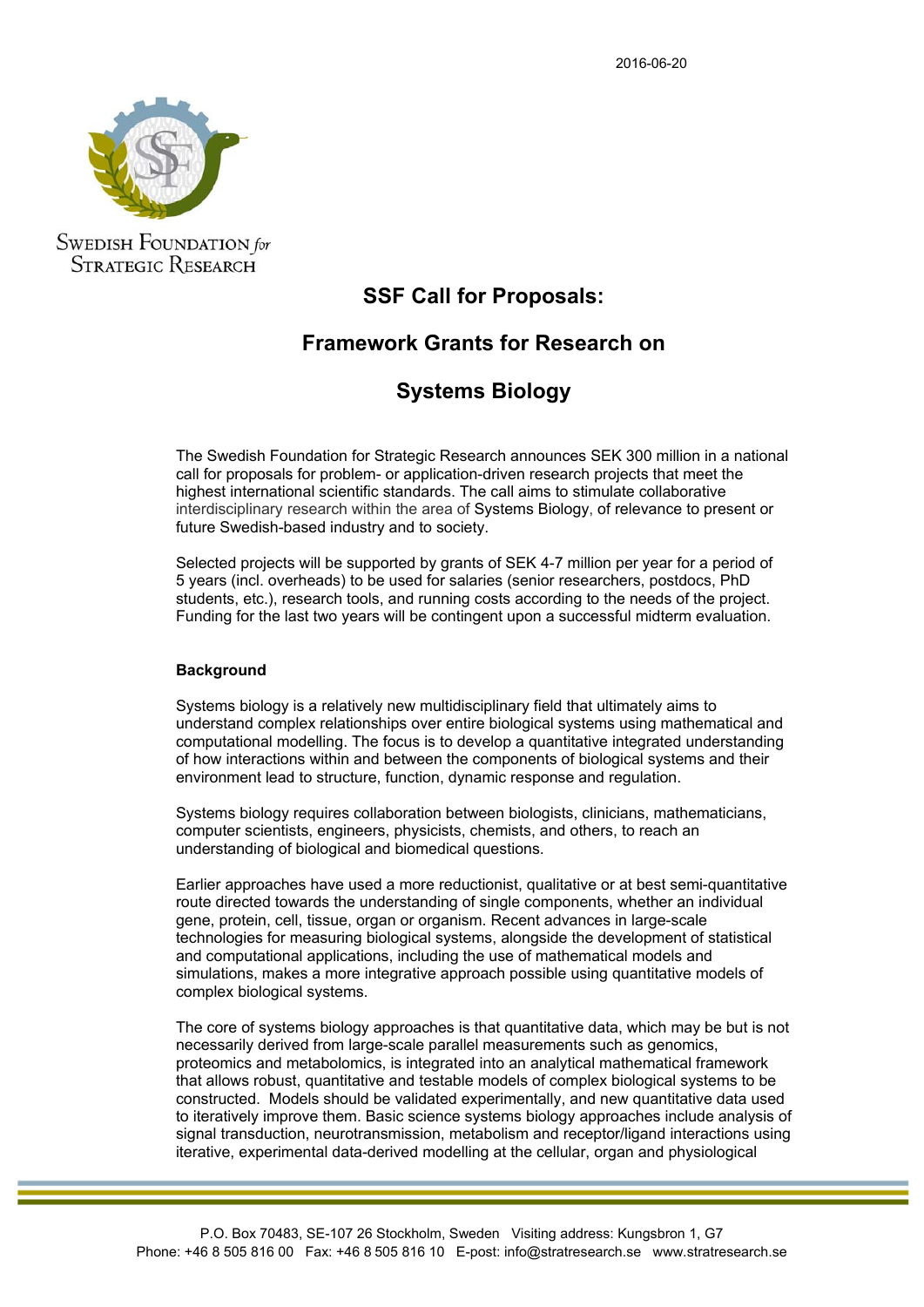level. Models may also take into account larger-scale interactions between systems and environment, including epigenetic response and gene/environment interactions, state transitions, and relationships between organisms, such as host/pathogen and host/biome.

### **Scope**

Systems biology approaches can be applied to multiple research fields in bioscience, aiming to improve the understanding of physiological, developmental and pathological processes within complex biological systems. There is a need to bring model-driven life sciences to industry and to offer multidisciplinary training, and one aim with this call is to promote the effect of systems biology research within the Swedish life sciences industry. Long-term outcomes are expected to be new or improved medicines, treatment strategies, diagnostics, medical devices, biotechnology products and crops.

This call is directed towards strategic applications of systems biology in fields including, but not limited to those summarised below. Projects shall aim to provide measurable improvements in the understanding and application of systems biology to actual problems in these strategic areas:

- Human and veterinary medicine for understanding of disease mechanisms and for therapeutic strategies, diagnostic strategies and personalised medicine approaches in simple and complex disease, infection and cancer, as well as ageing research
- Industrial microbiology and other biotechnology applications
- Plant, forestry and agricultural applications for materials production or improved properties of crops

Since a large part of the genes and proteins in any organism still lack annotated functions, functional genomics approaches to assess the unknown functions of these are encouraged to be included in the projects.

### **Exclusions**

The call is not directed towards projects that are primarily concerned with the development of new mathematical methods or with the development of new biobanks and data collections, though both methods development and sample collection may form part of planned projects within the context of an overall directed strategic research outcome.

### **Strategic relevance**

The proposed projects shall aim to provide solutions to important application problems or, in other ways, enable future applications, products or services. The criterion of strategic relevance means that the proposal shall demonstrate a clear vision of utilisation/exploitation of the research results in Sweden in the medium to long term. Since 3% of the grant is withheld by SSF for utilisation/exploitation efforts of research results it is recommended that the PI:s involve a partner that can support such activities, already when the project is formulated and applied for. An example of such a partner is the Innovation office or the Holding company linked to a university or research institute. The strategic relevance and the vision for utilisation/exploitation shall be clarified in the application form and is one of the evaluation criteria.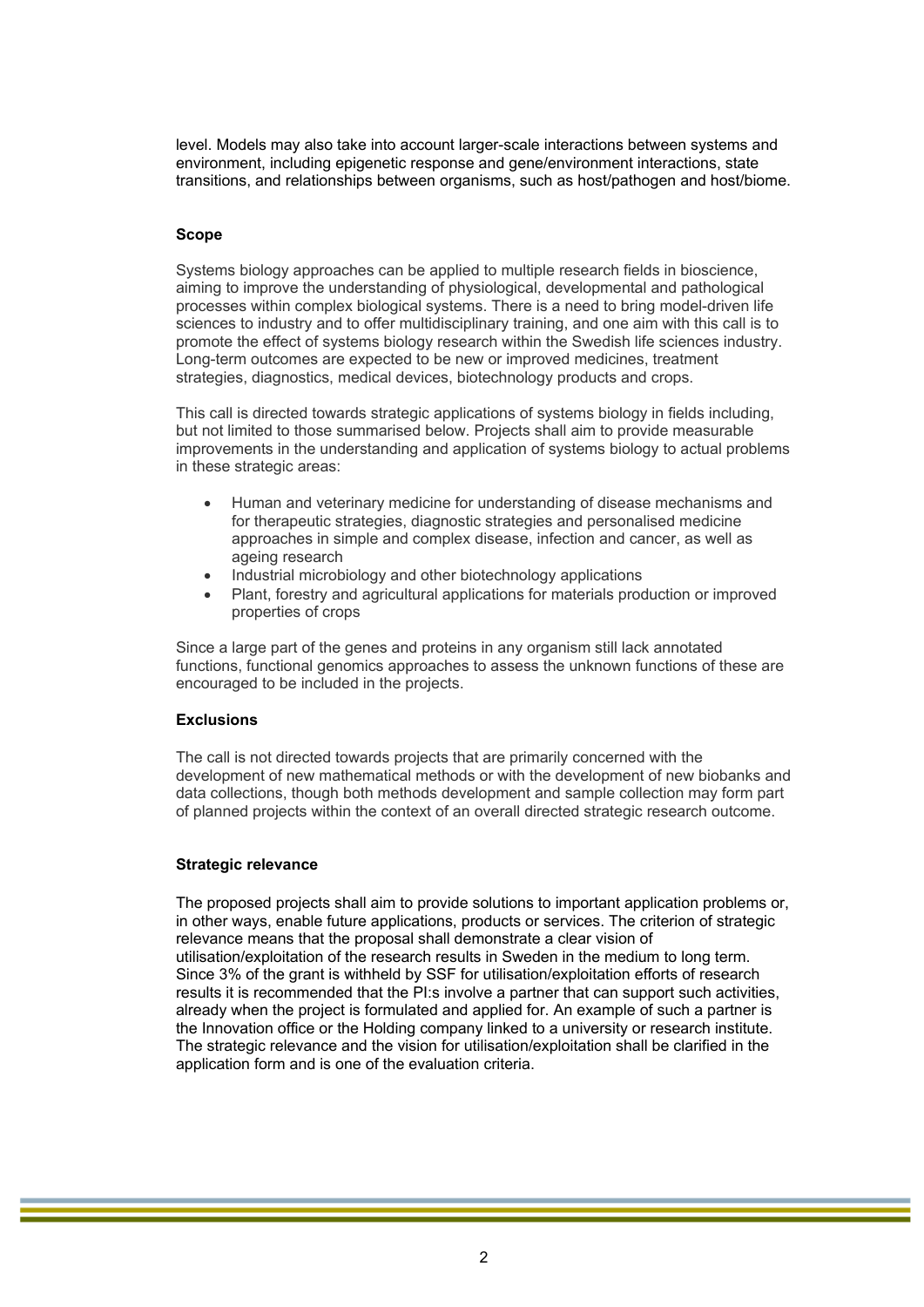## **Eligibility**

All projects should be based on a credible collaboration between, typically, two to four applicants with different kinds of relevant complementary scientific expertise, from one or different research group(s) - and may be from different departments or universities for added interdisciplinary value. All applicants should take active part in the project and their activities should be at least partly financed by the project budget.

The proposal must be submitted by a main applicant who is a prominent researcher prepared to assume responsibility for the project during the entire grant period. The applicant must be employed by a Swedish university, university college, university hospital, or by a public or private non-profit research institute. At least one of the applicants must be employed by a university or university college.

Project participation from industry, public authorities or other relevant organisations will be considered a merit. However, such participants cannot be funded by the SSF grant but may participate on their own budget. Although SSF-grants may not be transferred to universities outside Sweden, they may be used for e.g. visits by foreign-based scientists to applicants working in Sweden (provided stated in the project plan).

The proposal budget should be in the interval of SEK 4 to 7 million per year for five years. A maximum of 25% of the grant may be used for salary for the main applicant and/or the co-applicants, but only to cover up to a maximum of 25% of the salary of each applicant. Junior participants (PhD students, postdocs or other junior researchers) may be funded by 100% of the salary.

#### Please note:

- each applicant is allowed to be represented in one application as a main applicant.
- each applicant is allowed to be represented in one application as a co-applicant.

Applications not conforming to these conditions will not be considered. It is the responsibility of the main applicant to inform all the co-applicants and to check the proposal for compliance with the rules before submission.

#### **Proposal and submission**

A complete application must contain, among other data specified in the portal, a full description of the research plan and full details of the relevant expertise of the participating groups. It should contain a clear account of the strategic significance of the research in the medium to long term, including a plan for utilisation/exploitation efforts that should commence in parallel with the research activities, already from day one in the project.

Each proposal shall clearly describe the state of the art within the area(s) addressed. It is also important for the proposal to give a clear picture of the resources available and to demonstrate that the proposed constellation of research groups will be effective in view of its objectives.

A Letter of Intent from the Head of the main applicant's department is compulsory.

The proposal must be written in English and submitted via the SSF portal at: http://apply.stratresearch.se. Note that in order to get a complete view of all data required for submission it is necessary to consult the portal. Please log on to the portal well in advance of the deadline. Please also submit the application in due time before the deadline. When the application is submitted, the system will reject it if some data field is